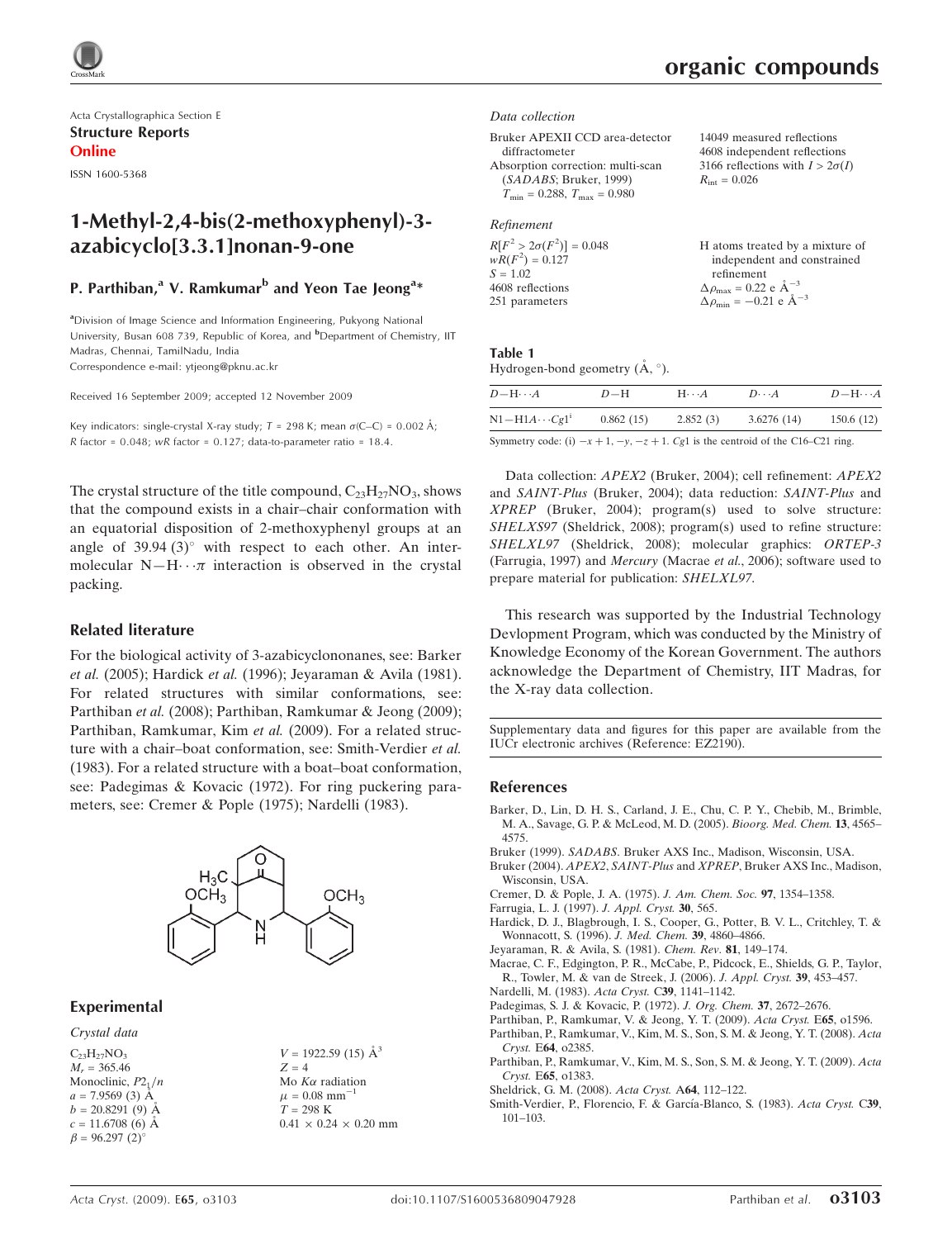# **supporting information**

*Acta Cryst.* (2009). E**65**, o3103 [doi:10.1107/S1600536809047928]

# **1-Methyl-2,4-bis(2-methoxyphenyl)-3-azabicyclo[3.3.1]nonan-9-one**

# **P. Parthiban, V. Ramkumar and Yeon Tae Jeong**

### **S1. Comment**

3-Azabicyclononanes are an important class of heterocycles due to their broad spectrum biological activities (Jeyaraman & Avila, 1981; Hardick *et al.*, 1996; Barker *et al.*, 2005). Owing to the diverse possibilities in conformations, *viz*., chairchair (Parthiban *et al.*, 2008; Parthiban, Ramkumar & Jeong, 2009; Parthiban, Ramkumar, Kim *et al.*, 2009), chair-boat (Smith-Verdier *et al.*, 1983) and boat-boat (Padegimas & Kovacic, 1972) for the azabicycle, the present crystal study was undertaken to explore the conformation, stereochemistry and bonding of the title compound.

The analysis of torsion angles, asymmetry parameters and least-squares planes calculated for the title compound shows that the piperidine ring adopts a near ideal chair conformation with deviations of the ring atoms C8 and N1 from the  $C1/C2/C6/C7$  plane by 0.655 (3) Å and -0.708 (3) Å, respectively. The smallest displacement asymmetry parameters are  $q2 = 0.0341$  (15) Å and  $q3 = 0.6123$  (15) Å (Nardelli, 1983). The total puckering amplitude,  $Q_T = 0.6132$  (15) Å and  $\theta =$ 3.14 (14)  $\degree$  (Cremer & Pople, 1975). The cyclohexane ring deviates from the ideal chair conformation by the deviation of ring atoms C4 and C8 from the C2/C3/C5/C6 plane by -0.697 (4) Å and 0.535 (3) Å, respectively. The smallest displacement asymmetry parameters are  $q2 = 0.1216$  (17) Å and  $q3 = 0.5322$  (17) Å (Nardelli, 1983); total puckering amplitude,  $Q_T = 0.5460$  (16) Å, and  $\theta = 12.87$  (18)° (Cremer & Pople, 1975). Hence, the title compound C<sub>23</sub>H<sub>27</sub>NO<sub>3</sub>, exists in a chair-chair conformation with an equatorial orientation of the *ortho*-methoxyphenyl groups on the heterocycle, which are orientated at an angle of 39.94 (3)° with respect to each other. The crystal structure is stabilized by an intermolecular N-H···*π* interaction between N1-H1A and the C16/C17/C18/C19/C20/C21 ring in a neighbouring molecule [N···centroid] distance of 2.852 (3)Å; symmetry operator: 1-x,-y,1-z].

### **S2. Experimental**

A mixture of 2-methylcyclohexanone (0.05 mol, 5.61 g) and *ortho*-methoxybenzaldehyde (0.1 mol, 13.62 g) was added to a warm solution of ammonium acetate (0.075 mol, 5.78 g) in 50 ml of absolute ethanol. The mixture was gently warmed with stirring until a yellow color was obtained during the mixing of the reactants and then allowed to stir at 303–308° K until formation of the product. At the end, the crude azabicyclic ketone was separated by filtration and washed with a 1:5 ethanol-ether mixture until the solid became colorless. Recrystallization of the compound from ethanol gave X-ray diffraction quality crystals of 1-methyl-2,4-bis(2-methoxyphenyl)-3- azabicyclo[3.3.1]nonan-9-one.

### **S3. Refinement**

Nitrogen H atoms were located in a difference Fourier map and refined isotropically. Other hydrogen atoms were fixed geometrically and allowed to ride on the parent carbon atoms, with aromatic C—H =0.93 Å, aliphatic C—H = 0.98Å and methylene C—H = 0.97 Å. The displacement parameters were set for phenyl, methylene and aliphatic H atoms at  $U_{iso}(H)$  $= 1.2 U_{eq}(C)$ .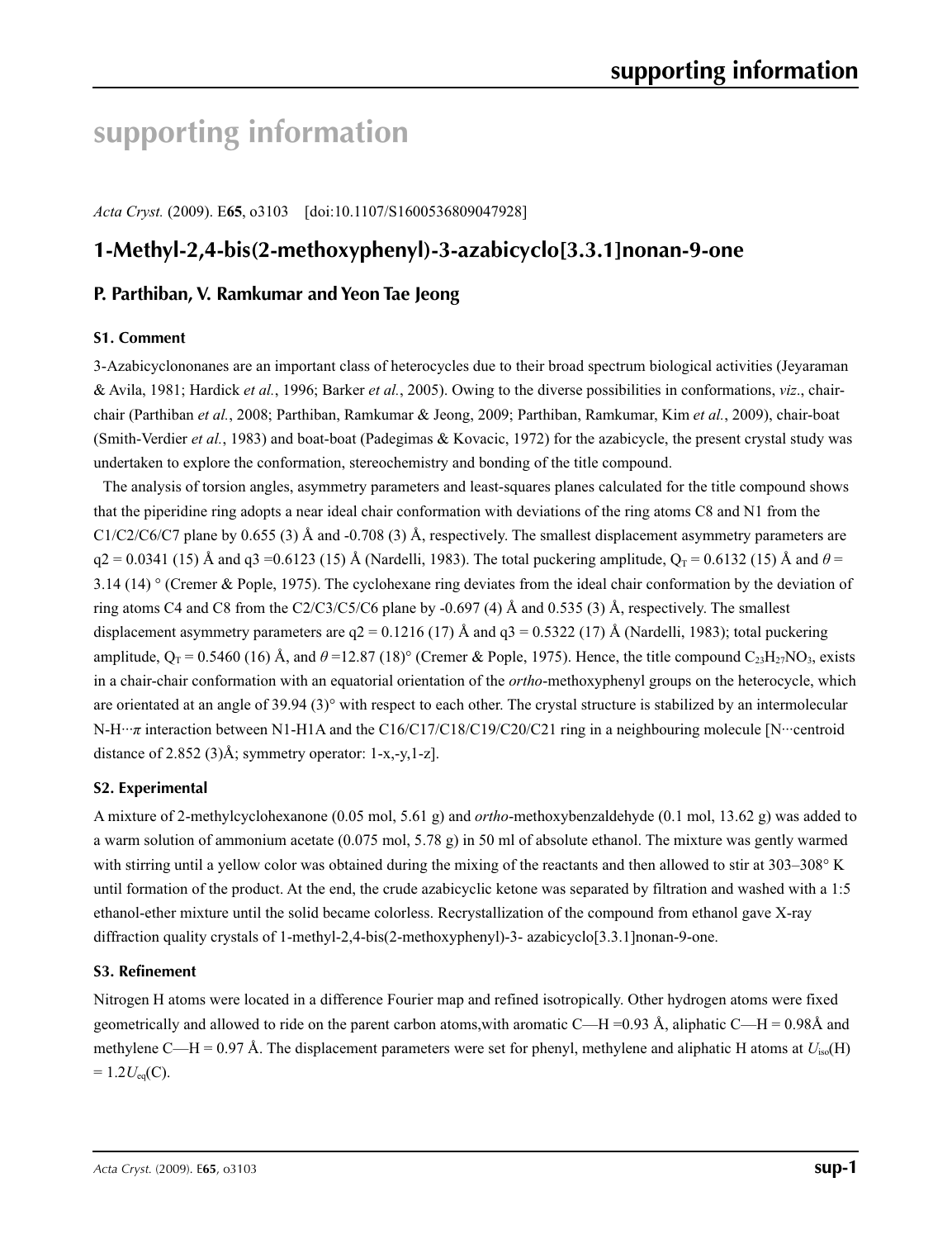

### **Figure 1**

*ORTEP* diagram of the molecule, showing the atom numbering scheme, with atoms represented as 30% probability ellipsoids.

### **1-Methyl-2,4-bis(2-methoxyphenyl)-3-azabicyclo[3.3.1]nonan-9-one**

*Crystal data*

 $C_{23}H_{27}NO_3$  $M_r = 365.46$ Monoclinic,  $P2_1/n$ Hall symbol: -P 2yn  $a = 7.9569(3)$  Å  $b = 20.8291(9)$  Å  $c = 11.6708(6)$  Å  $\beta$  = 96.297 (2)<sup>o</sup>  $V = 1922.59(15)$  Å<sup>3</sup>  $Z = 4$ 

*Data collection*

Bruker APEXII CCD area-detector diffractometer Radiation source: fine-focus sealed tube Graphite monochromator *φ* and *ω* scans Absorption correction: multi-scan (*SADABS*; Bruker, 1999)  $T_{\text{min}} = 0.288$ ,  $T_{\text{max}} = 0.980$ 

### *Refinement*

Refinement on *F*<sup>2</sup> Least-squares matrix: full  $R[F^2 > 2\sigma(F^2)] = 0.048$  $wR(F^2) = 0.127$  $S = 1.02$ 

 $F(000) = 784$  $D_x = 1.263$  Mg m<sup>-3</sup> Mo *Kα* radiation, *λ* = 0.71073 Å Cell parameters from 4178 reflections  $\theta$  = 2.6–28.0°  $\mu$  = 0.08 mm<sup>-1</sup> *T* = 298 K Block, colourless  $0.41 \times 0.24 \times 0.20$  mm

14049 measured reflections 4608 independent reflections 3166 reflections with  $I > 2\sigma(I)$  $R_{\text{int}} = 0.026$  $\theta_{\text{max}} = 28.3^{\circ}, \theta_{\text{min}} = 2.6^{\circ}$  $h = -8 \rightarrow 10$  $k = -27 \rightarrow 27$  $l = -15 \rightarrow 15$ 

4608 reflections 251 parameters 0 restraints Primary atom site location: structure-invariant direct methods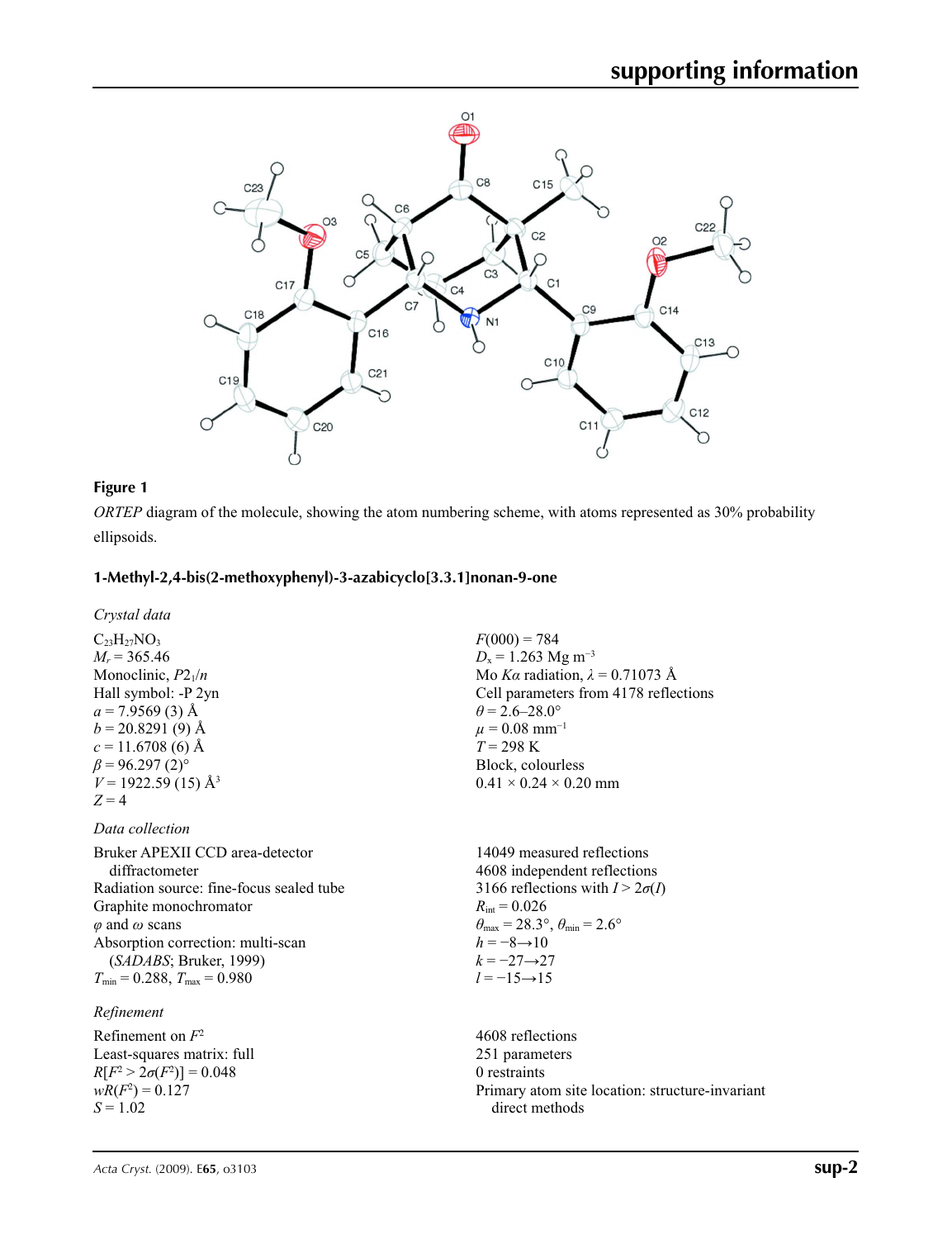| Secondary atom site location: difference Fourier | $w = 1/[\sigma^2(F_0^2) + (0.0542P)^2 + 0.4061P]$ |
|--------------------------------------------------|---------------------------------------------------|
| map                                              | where $P = (F_0^2 + 2F_c^2)/3$                    |
| Hydrogen site location: inferred from            | $(\Delta/\sigma)_{\text{max}}$ < 0.001            |
| neighbouring sites                               | $\Delta\rho_{\rm max} = 0.22$ e Å <sup>-3</sup>   |
| H atoms treated by a mixture of independent      | $\Delta\rho_{\rm min} = -0.21$ e Å <sup>-3</sup>  |
| and constrained refinement                       |                                                   |

### *Special details*

**Geometry**. All e.s.d.'s (except the e.s.d. in the dihedral angle between two l.s. planes) are estimated using the full covariance matrix. The cell e.s.d.'s are taken into account individually in the estimation of e.s.d.'s in distances, angles and torsion angles; correlations between e.s.d.'s in cell parameters are only used when they are defined by crystal symmetry. An approximate (isotropic) treatment of cell e.s.d.'s is used for estimating e.s.d.'s involving l.s. planes. **Refinement**. Refinement of  $F^2$  against ALL reflections. The weighted *R*-factor wR and goodness of fit *S* are based on *F*<sup>2</sup> , conventional *R*-factors *R* are based on  $F$ , with  $F$  set to zero for negative  $F^2$ . The threshold expression of  $F^2 > \sigma(F^2)$  is used only for calculating *R*-factors(gt) *etc*. and is not relevant to the choice of reflections for refinement. *R*-factors based on *F*<sup>2</sup> are statistically about twice as large as those based on *F*, and *R*factors based on ALL data will be even larger.

*Fractional atomic coordinates and isotropic or equivalent isotropic displacement parameters (Å<sup>2</sup>)* 

|                  | $\boldsymbol{x}$ | $\mathcal{Y}$ | $\boldsymbol{Z}$ | $U_{\rm iso}*/U_{\rm eq}$ |
|------------------|------------------|---------------|------------------|---------------------------|
| C1               | 0.23693(17)      | 0.12454(6)    | 0.28186(12)      | 0.0323(3)                 |
| H1               | 0.1669           | 0.1269        | 0.3458           | $0.039*$                  |
| C <sub>2</sub>   | 0.11755(18)      | 0.10977(7)    | 0.16904(12)      | 0.0363(3)                 |
| C <sub>3</sub>   | 0.2099(2)        | 0.10169(8)    | 0.06003(13)      | 0.0431(4)                 |
| H <sub>3</sub> A | 0.1254           | 0.0972        | $-0.0060$        | $0.052*$                  |
| H3B              | 0.2725           | 0.1408        | 0.0492           | $0.052*$                  |
| C4               | 0.3315(2)        | 0.04531(8)    | 0.06032(14)      | 0.0473(4)                 |
| H <sub>4</sub> A | 0.4347           | 0.0557        | 0.1089           | $0.057*$                  |
| H4B              | 0.3604           | 0.0385        | $-0.0174$        | $0.057*$                  |
| C <sub>5</sub>   | 0.2575(2)        | $-0.01655(8)$ | 0.10382(14)      | 0.0465(4)                 |
| H <sub>5</sub> A | 0.3483           | $-0.0473$     | 0.1211           | $0.056*$                  |
| H5B              | 0.1790           | $-0.0345$     | 0.0427           | $0.056*$                  |
| C <sub>6</sub>   | 0.16498(18)      | $-0.00768(7)$ | 0.21184(13)      | 0.0372(3)                 |
| H <sub>6</sub>   | 0.1050           | $-0.0475$     | 0.2256           | $0.045*$                  |
| C7               | 0.27979(17)      | 0.01007(6)    | 0.32297(12)      | 0.0321(3)                 |
| H7               | 0.2089           | 0.0140        | 0.3862           | $0.039*$                  |
| C8               | 0.03777(19)      | 0.04528(7)    | 0.19078(12)      | 0.0383(3)                 |
| C9               | 0.33357(18)      | 0.18729(6)    | 0.27865(12)      | 0.0334(3)                 |
| C10              | 0.49093(19)      | 0.18943(7)    | 0.23764(14)      | 0.0407(4)                 |
| H10              | 0.5344           | 0.1522        | 0.2082           | $0.049*$                  |
| C11              | 0.5850(2)        | 0.24549(8)    | 0.23944(15)      | 0.0479(4)                 |
| H11              | 0.6903           | 0.2457        | 0.2119           | $0.058*$                  |
| C12              | 0.5214(2)        | 0.30076(8)    | 0.28224(16)      | 0.0505(4)                 |
| H12              | 0.5839           | 0.3385        | 0.2836           | $0.061*$                  |
| C13              | 0.3655(2)        | 0.30062(7)    | 0.32316(14)      | 0.0452(4)                 |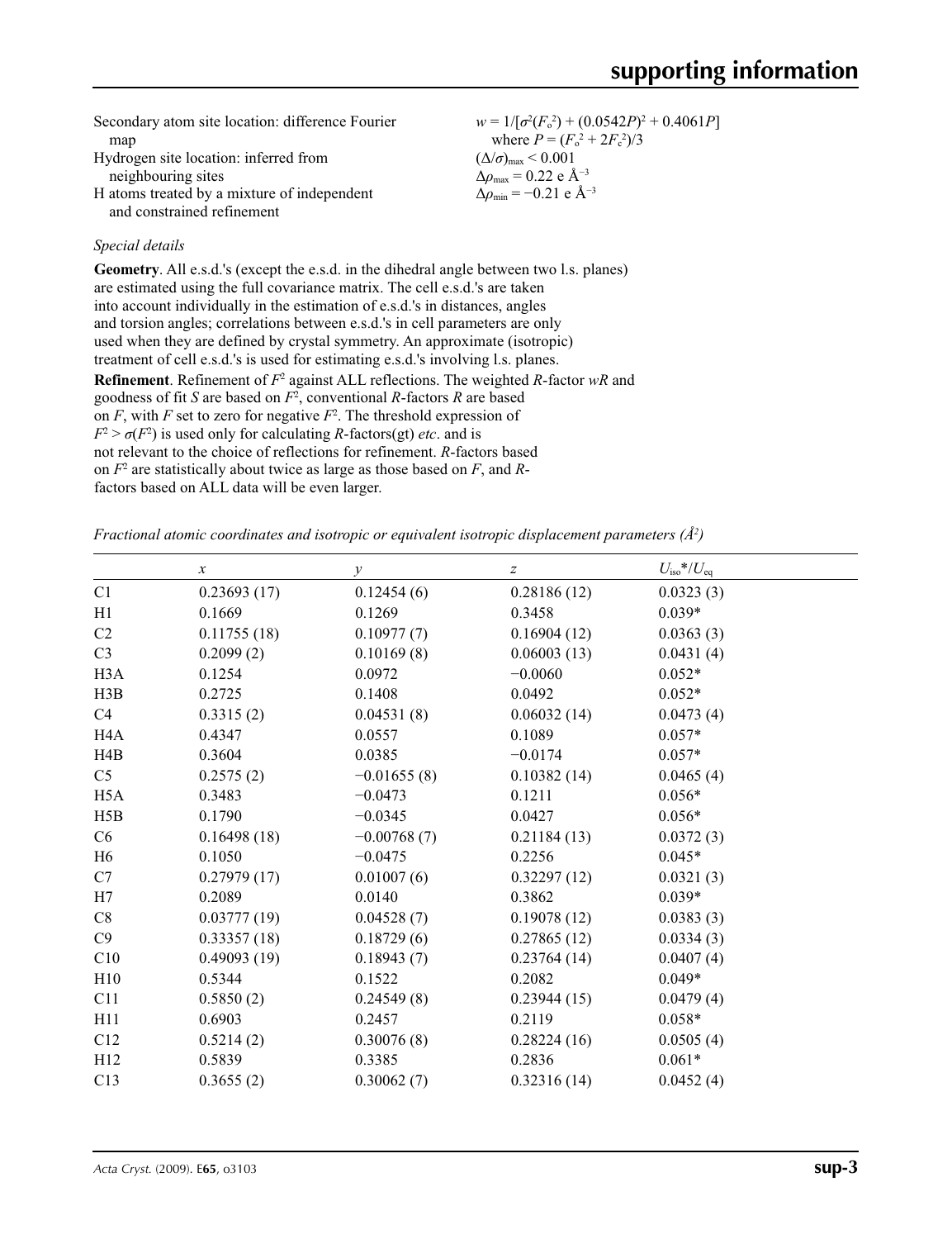| H13             | 0.3230         | 0.3383         | 0.3516      | $0.054*$     |
|-----------------|----------------|----------------|-------------|--------------|
| C14             | 0.27187(19)    | 0.24449(7)     | 0.32211(12) | 0.0370(3)    |
| C15             | $-0.0179(2)$   | 0.16144(8)     | 0.14796(16) | 0.0530(4)    |
| H15A            | $-0.0981$      | 0.1490         | 0.0843      | $0.079*$     |
| H15B            | 0.0340         | 0.2014         | 0.1305      | $0.079*$     |
| H15C            | $-0.0748$      | 0.1665         | 0.2158      | $0.079*$     |
| C16             | 0.41183(18)    | $-0.04090(6)$  | 0.35486(12) | 0.0325(3)    |
| C17             | 0.36550(18)    | $-0.09743(7)$  | 0.40848(12) | 0.0355(3)    |
| C18             | 0.4828(2)      | $-0.14549(7)$  | 0.43706(13) | 0.0432(4)    |
| H18             | 0.4506         | $-0.1831$      | 0.4717      | $0.052*$     |
| C19             | 0.6482(2)      | $-0.13728(8)$  | 0.41378(14) | 0.0487(4)    |
| H19             | 0.7271         | $-0.1695$      | 0.4330      | $0.058*$     |
| C20             | 0.6970(2)      | $-0.08216(8)$  | 0.36268(15) | 0.0497(4)    |
| H20             | 0.8087         | $-0.0767$      | 0.3481      | $0.060*$     |
| C <sub>21</sub> | 0.57849(19)    | $-0.03438(7)$  | 0.33286(14) | 0.0421(4)    |
| H21             | 0.6118         | 0.0028         | 0.2974      | $0.050*$     |
| C22             | 0.0402(2)      | 0.29848(8)     | 0.39536(17) | 0.0566(5)    |
| H22A            | 0.1056         | 0.3174         | 0.4608      | $0.085*$     |
| H22B            | $-0.0717$      | 0.2894         | 0.4143      | $0.085*$     |
| H22C            | 0.0339         | 0.3278         | 0.3316      | $0.085*$     |
| C <sub>23</sub> | 0.1527(3)      | $-0.15186(11)$ | 0.49954(19) | 0.0793(7)    |
| H23A            | 0.1658         | $-0.1920$      | 0.4610      | $0.119*$     |
| H23B            | 0.0368         | $-0.1466$      | 0.5134      | $0.119*$     |
| H23C            | 0.2235         | $-0.1515$      | 0.5717      | $0.119*$     |
| N <sub>1</sub>  | 0.35903(15)    | 0.07229(5)     | 0.30669(11) | 0.0324(3)    |
| <b>O1</b>       | $-0.11245(14)$ | 0.03744(6)     | 0.19326(12) | 0.0606(4)    |
| O2              | 0.11835(14)    | 0.24067(5)     | 0.36491(10) | 0.0498(3)    |
| O <sub>3</sub>  | 0.19994(13)    | $-0.10095(5)$  | 0.42960(10) | 0.0484(3)    |
| H1A             | 0.4203(18)     | 0.0824(7)      | 0.3696(13)  | $0.032(4)$ * |
|                 |                |                |             |              |

*Atomic displacement parameters (Å2 )*

|                 | $U^{11}$   | $U^{22}$   | $U^{33}$   | $U^{12}$     | $U^{13}$     | $U^{23}$     |
|-----------------|------------|------------|------------|--------------|--------------|--------------|
| C1              | 0.0345(7)  | 0.0274(7)  | 0.0357(7)  | 0.0025(5)    | 0.0074(6)    | 0.0021(6)    |
| C <sub>2</sub>  | 0.0341(8)  | 0.0356(8)  | 0.0387(8)  | 0.0037(6)    | 0.0025(6)    | 0.0037(6)    |
| C <sub>3</sub>  | 0.0492(9)  | 0.0446(9)  | 0.0360(8)  | $-0.0024(7)$ | 0.0065(7)    | 0.0062(7)    |
| C <sub>4</sub>  | 0.0524(10) | 0.0531(10) | 0.0386(8)  | 0.0012(8)    | 0.0149(7)    | $-0.0044(7)$ |
| C <sub>5</sub>  | 0.0556(10) | 0.0417(9)  | 0.0415(9)  | 0.0027(7)    | 0.0019(7)    | $-0.0094(7)$ |
| C <sub>6</sub>  | 0.0371(8)  | 0.0303(7)  | 0.0437(8)  | $-0.0074(6)$ | 0.0027(6)    | $-0.0005(6)$ |
| C7              | 0.0336(7)  | 0.0281(7)  | 0.0356(7)  | $-0.0004(6)$ | 0.0079(6)    | 0.0008(6)    |
| C8              | 0.0346(8)  | 0.0454(9)  | 0.0344(7)  | $-0.0040(7)$ | 0.0021(6)    | 0.0012(6)    |
| C9              | 0.0375(8)  | 0.0278(7)  | 0.0352(7)  | 0.0011(6)    | 0.0047(6)    | 0.0033(6)    |
| C10             | 0.0406(8)  | 0.0338(8)  | 0.0490(9)  | 0.0025(6)    | 0.0104(7)    | 0.0025(7)    |
| C11             | 0.0397(9)  | 0.0431(9)  | 0.0625(11) | $-0.0038(7)$ | 0.0124(8)    | 0.0071(8)    |
| C12             | 0.0538(10) | 0.0348(9)  | 0.0637(11) | $-0.0107(7)$ | 0.0096(8)    | 0.0045(8)    |
| C13             | 0.0571(10) | 0.0285(8)  | 0.0511(9)  | 0.0001(7)    | 0.0099(8)    | $-0.0009(7)$ |
| C <sub>14</sub> | 0.0426(8)  | 0.0314(7)  | 0.0379(8)  | 0.0021(6)    | 0.0085(6)    | 0.0037(6)    |
| C15             | 0.0466(10) | 0.0492(10) | 0.0613(11) | 0.0119(8)    | $-0.0018(8)$ | 0.0049(8)    |
|                 |            |            |            |              |              |              |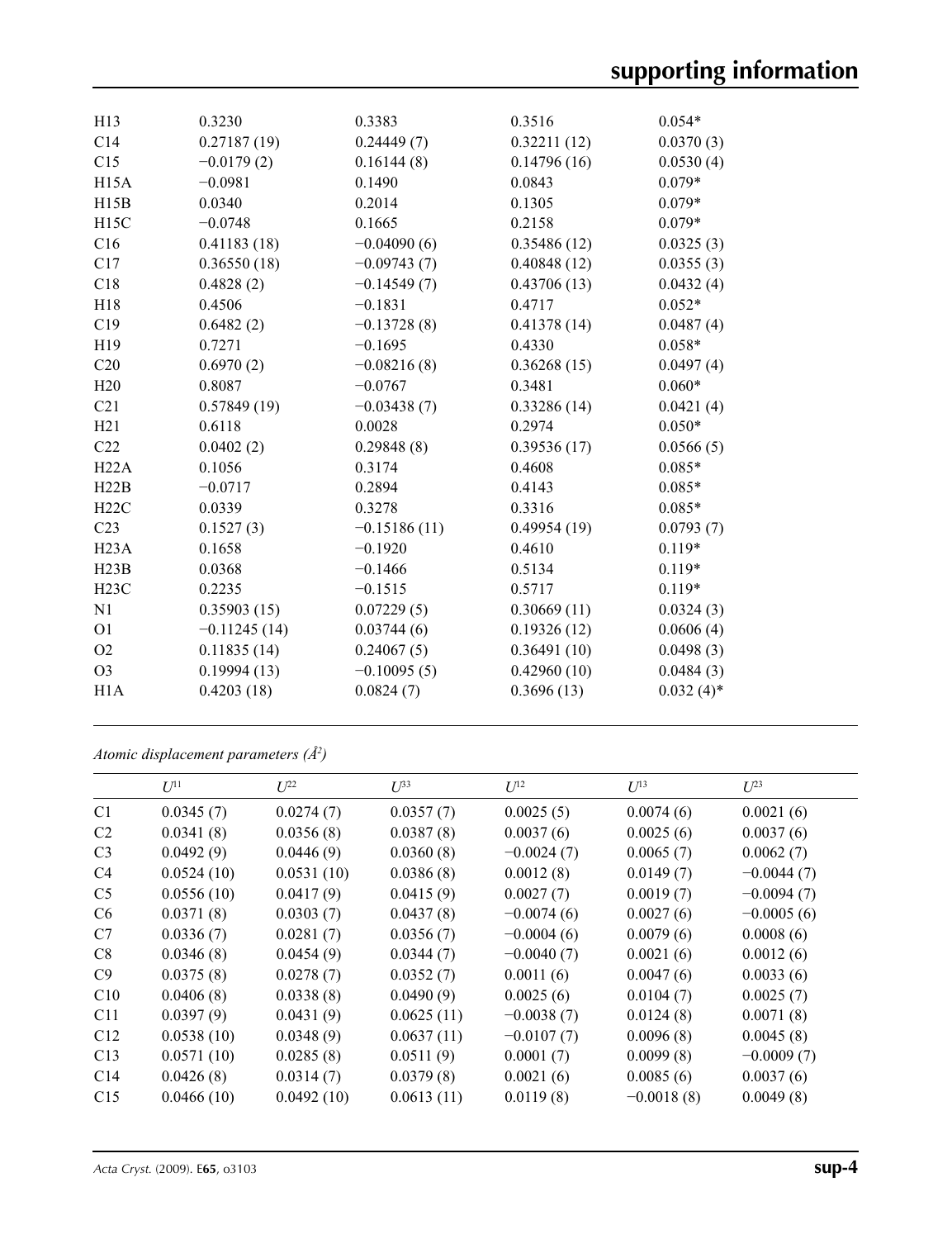| C16             | 0.0365(8)  | 0.0272(7)  | 0.0340(7)  | 0.0002(6)     | 0.0053(6)    | $-0.0024(6)$ |
|-----------------|------------|------------|------------|---------------|--------------|--------------|
| C17             | 0.0404(8)  | 0.0320(7)  | 0.0337(7)  | $-0.0031(6)$  | 0.0025(6)    | $-0.0014(6)$ |
| C18             | 0.0578(10) | 0.0298(7)  | 0.0408(8)  | 0.0021(7)     | 0.0006(7)    | 0.0024(6)    |
| C19             | 0.0536(10) | 0.0414(9)  | 0.0498(9)  | 0.0186(8)     | $-0.0003(8)$ | $-0.0031(7)$ |
| C20             | 0.0395(9)  | 0.0502(10) | 0.0608(10) | 0.0094(7)     | 0.0116(8)    | $-0.0031(8)$ |
| C <sub>21</sub> | 0.0401(8)  | 0.0365(8)  | 0.0510(9)  | 0.0002(7)     | 0.0117(7)    | 0.0023(7)    |
| C22             | 0.0599(11) | 0.0430(10) | 0.0702(12) | 0.0106(8)     | 0.0220(9)    | $-0.0069(8)$ |
| C23             | 0.0611(13) | 0.0974(16) | 0.0793(14) | $-0.0177(11)$ | 0.0073(11)   | 0.0504(13)   |
| N1              | 0.0324(6)  | 0.0256(6)  | 0.0383(7)  | $-0.0002(5)$  | $-0.0004(5)$ | $-0.0006(5)$ |
| O <sub>1</sub>  | 0.0336(6)  | 0.0681(8)  | 0.0795(9)  | $-0.0079(6)$  | 0.0039(6)    | 0.0119(7)    |
| O <sub>2</sub>  | 0.0552(7)  | 0.0316(6)  | 0.0678(8)  | 0.0036(5)     | 0.0292(6)    | $-0.0024(5)$ |
| O <sub>3</sub>  | 0.0429(6)  | 0.0469(7)  | 0.0564(7)  | $-0.0067(5)$  | 0.0093(5)    | 0.0167(5)    |
|                 |            |            |            |               |              |              |

*Geometric parameters (Å, º)*

| $C1 - N1$      | 1.4663(17) | $C12 - C13$       | 1.377(2)   |
|----------------|------------|-------------------|------------|
| $C1 - C9$      | 1.5191(19) | $C12 - H12$       | 0.9300     |
| $C1 - C2$      | 1.5672(19) | $C13-C14$         | 1.386(2)   |
| $C1 - H1$      | 0.9800     | $C13 - H13$       | 0.9300     |
| $C2-C8$        | 1.519(2)   | $C14 - 02$        | 1.3719(17) |
| $C2-C15$       | 1.524(2)   | $C15 - H15A$      | 0.9600     |
| $C2-C3$        | 1.547(2)   | $C15 - H15B$      | 0.9600     |
| $C3-C4$        | 1.521(2)   | $C15 - H15C$      | 0.9600     |
| $C3 - H3A$     | 0.9700     | $C16 - C21$       | 1.385(2)   |
| $C3 - H3B$     | 0.9700     | $C16 - C17$       | 1.4016(19) |
| $C4 - C5$      | 1.526(2)   | $C17 - 03$        | 1.3685(17) |
| $C4 - H4A$     | 0.9700     | $C17 - C18$       | 1.384(2)   |
| $C4 - H4B$     | 0.9700     | $C18 - C19$       | 1.384(2)   |
| $C5-C6$        | 1.539(2)   | $C18 - H18$       | 0.9300     |
| $C5 - H5A$     | 0.9700     | $C19 - C20$       | 1.369(2)   |
| $C5 - H5B$     | 0.9700     | $C19 - H19$       | 0.9300     |
| $C6-C8$        | 1.499(2)   | $C20 - C21$       | 1.389(2)   |
| $C6-C7$        | 1.547(2)   | $C20 - H20$       | 0.9300     |
| $C6 - H6$      | 0.9800     | $C21 - H21$       | 0.9300     |
| $C7 - N1$      | 1.4628(17) | $C22 - O2$        | 1.4181(18) |
| $C7 - C16$     | 1.5111(19) | $C22-H22A$        | 0.9600     |
| $C7 - H7$      | 0.9800     | $C22 - H22B$      | 0.9600     |
| $C8 - O1$      | 1.2099(18) | $C22 - H22C$      | 0.9600     |
| $C9 - C10$     | 1.389(2)   | $C23 - 03$        | 1.414(2)   |
| $C9 - C14$     | 1.4044(19) | $C23 - H23A$      | 0.9600     |
| $C10-C11$      | 1.386(2)   | $C23 - H23B$      | 0.9600     |
| $C10 - H10$    | 0.9300     | C23-H23C          | 0.9600     |
| $C11 - C12$    | 1.373(2)   | $N1 - H1A$        | 0.862(15)  |
| $C11 - H11$    | 0.9300     |                   |            |
| $N1-C1-C9$     | 108.50(11) | $C12 - C11 - H11$ | 120.3      |
| $N1-C1-C2$     | 110.35(11) | $C10 - C11 - H11$ | 120.3      |
| $C9 - C1 - C2$ | 114.20(11) | $C11 - C12 - C13$ | 120.41(15) |
|                |            |                   |            |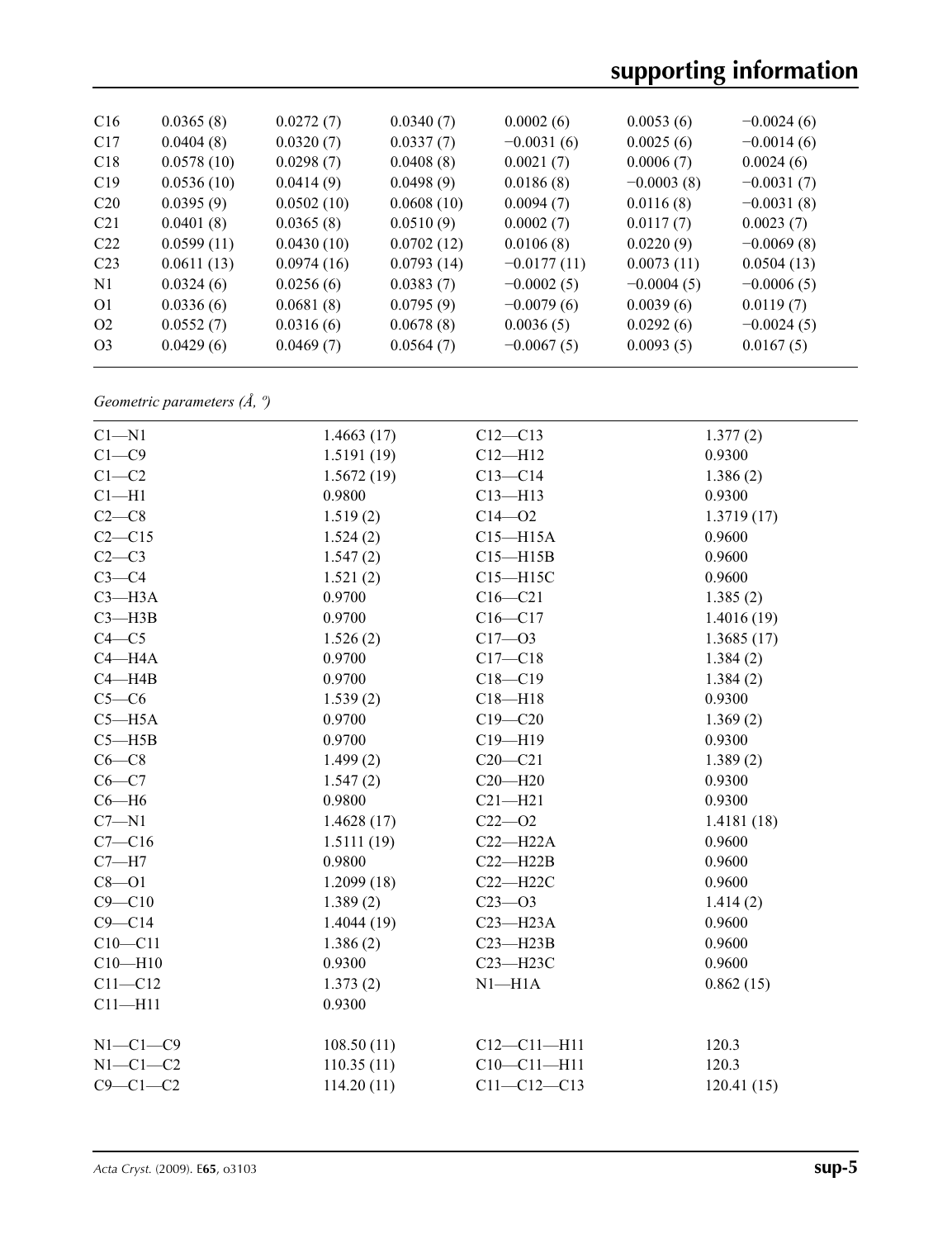| $N1-C1-H1$        | 107.9      | $C11 - C12 - H12$   | 119.8      |
|-------------------|------------|---------------------|------------|
| $C9 - C1 - H1$    | 107.9      | $C13 - C12 - H12$   | 119.8      |
| $C2-C1-H1$        | 107.9      | $C12-C13-C14$       | 120.17(15) |
| $C8 - C2 - C15$   | 110.51(13) | $C12-C13-H13$       | 119.9      |
| $C8-C2-C3$        | 106.63(12) | $C14 - C13 - H13$   | 119.9      |
| $C15-C2-C3$       | 109.61(13) | $O2 - C14 - C13$    | 123.04(13) |
| $C8-C2-C1$        | 105.02(11) | $O2 - C14 - C9$     | 116.28(12) |
| $C15-C2-C1$       | 110.47(12) | $C13 - C14 - C9$    | 120.67(14) |
| $C3-C2-C1$        | 114.42(12) | $C2-C15-H15A$       | 109.5      |
| $C4-C3-C2$        | 116.20(12) | $C2-C15-H15B$       | 109.5      |
| $C4-C3-H3A$       | 108.2      | H15A-C15-H15B       | 109.5      |
| $C2-C3-H3A$       | 108.2      | $C2-C15-H15C$       | 109.5      |
| $C4 - C3 - H3B$   | 108.2      | H15A-C15-H15C       | 109.5      |
| $C2-C3-H3B$       | 108.2      | H15B-C15-H15C       | 109.5      |
| НЗА-СЗ-НЗВ        | 107.4      | $C21 - C16 - C17$   | 117.99(13) |
| $C3-C4-C5$        | 112.60(14) | $C21 - C16 - C7$    | 122.65(12) |
| $C3-C4-H4A$       | 109.1      | $C17 - C16 - C7$    | 119.37(13) |
| $C5-C4-H4A$       | 109.1      | $O3 - C17 - C18$    | 123.70(13) |
| $C3-C4-H4B$       | 109.1      | $O3 - C17 - C16$    | 115.52(12) |
| $C5-C4-HAB$       | 109.1      | $C18 - C17 - C16$   |            |
|                   |            | $C19 - C18 - C17$   | 120.78(14) |
| HA—C4—H4B         | 107.8      |                     | 119.62(14) |
| $C4-C5-C6$        | 114.05(12) | $C19 - C18 - H18$   | 120.2      |
| $C4-C5-H5A$       | 108.7      | $C17 - C18 - H18$   | 120.2      |
| $C6-C5-H5A$       | 108.7      | $C20-C19-C18$       | 120.67(14) |
| $C4-C5-H5B$       | 108.7      | $C20-C19-H19$       | 119.7      |
| $C6-C5-H5B$       | 108.7      | $C18 - C19 - H19$   | 119.7      |
| $H5A - C5 - H5B$  | 107.6      | $C19 - C20 - C21$   | 119.53(16) |
| $C8-C6-C5$        | 109.21(12) | $C19 - C20 - H20$   | 120.2      |
| $C8-C6-C7$        | 106.72(11) | $C21 - C20 - H20$   | 120.2      |
| $C5-C6-C7$        | 115.07(12) | $C16 - C21 - C20$   | 121.40(14) |
| $C8-C6-H6$        | 108.6      | $C16 - C21 - H21$   | 119.3      |
| $C5-C6-H6$        | 108.6      | $C20-C21-H21$       | 119.3      |
| $C7-C6-H6$        | 108.6      | $O2 - C22 - H22A$   | 109.5      |
| $N1 - C7 - C16$   | 110.89(11) | $O2 - C22 - H22B$   | 109.5      |
| $N1-C7-C6$        | 109.03(11) | H22A—C22—H22B       | 109.5      |
| $C16-C7-C6$       | 111.68(11) | $O2 - C22 - H22C$   | 109.5      |
| $N1 - C7 - H7$    | 108.4      | H22A-C22-H22C       | 109.5      |
| $C16-C7-H7$       | 108.4      | H22B-C22-H22C       | 109.5      |
| $C6-C7-H7$        | 108.4      | O3-C23-H23A         | 109.5      |
| $O1 - C8 - C6$    | 123.22(14) | O3-C23-H23B         | 109.5      |
| $O1 - C8 - C2$    | 123.74(14) | $H23A - C23 - H23B$ | 109.5      |
| $C6-C8-C2$        | 113.02(12) | O3-C23-H23C         | 109.5      |
| $C10-C9-C14$      | 117.47(13) | H23A-C23-H23C       | 109.5      |
| $C10-C9-C1$       | 120.91(12) | H23B-C23-H23C       | 109.5      |
| $C14-C9-C1$       | 121.54(13) | $C7 - N1 - C1$      | 113.43(11) |
| $C11 - C10 - C9$  | 121.82(14) | $C7 - N1 - H1A$     | 108.5(10)  |
| $C11 - C10 - H10$ | 119.1      | $Cl-M1-H1A$         | 106.7(10)  |
| $C9 - C10 - H10$  | 119.1      | $C14 - 02 - C22$    | 118.30(12) |